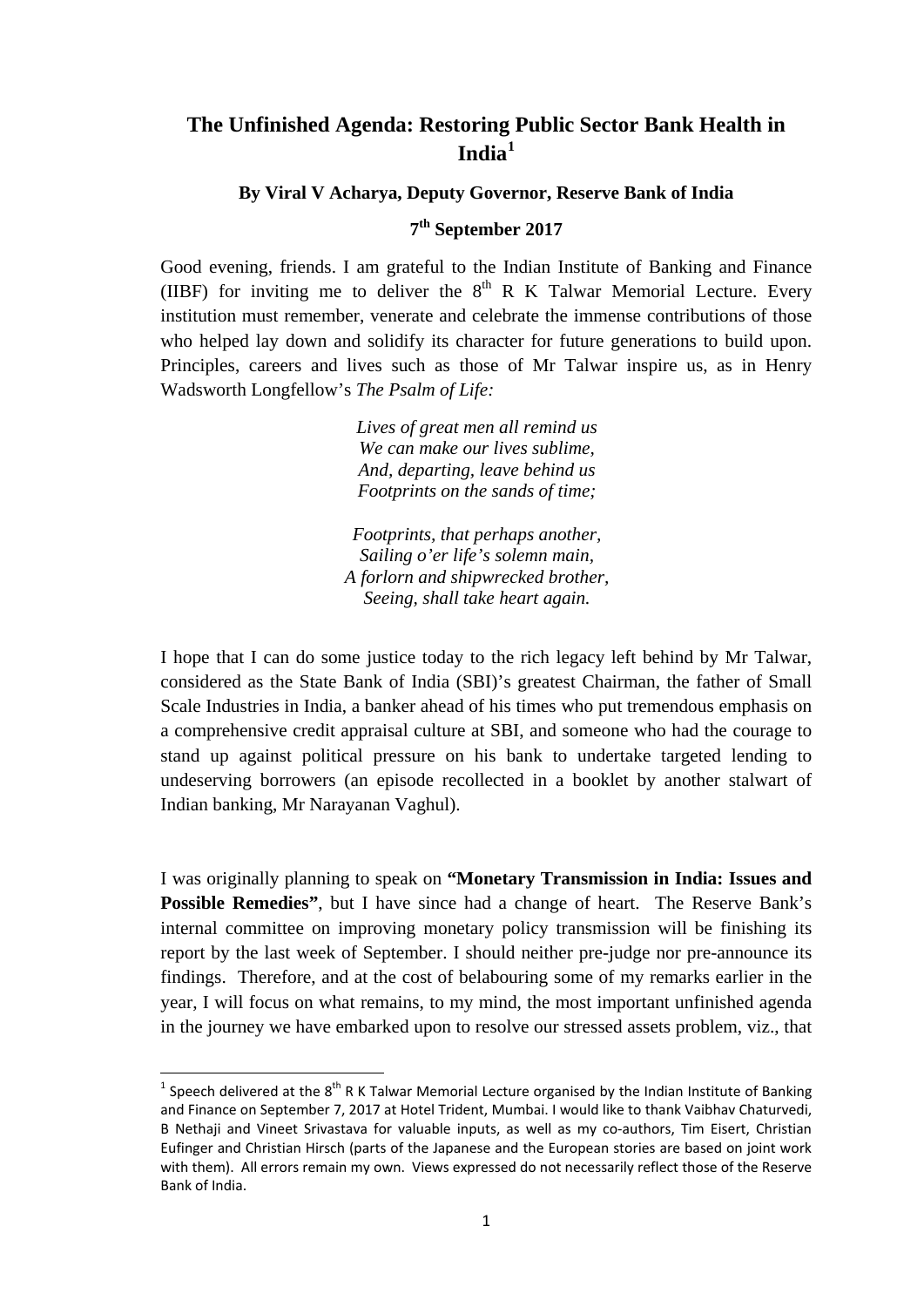of restoring public sector bank health in India. I will indirectly end up conveying why bank credit growth and transmission are weak at the present.

I would like to contend that a primary cause for the recent slowdown in our growth is the stress on the banking sector's balance-sheet, especially of public sector banks. As Figures A and B show using the Reserve Bank's data, the stress in bank assets has been mounting since 2011 and has now materially crystallized in the form of nonperforming assets (NPAs). Some banks are under the Reserve Bank's Prompt Corrective Action (PCA) having failed to meet asset-quality, capitalization and/or profitability thresholds; others meet these thresholds for now but are precariously placed in case the provisioning cover for loan losses against their gross nonperforming assets (Figure C) is raised to international standards and made commensurate with the low loan recoveries in India.

When bank balance-sheets are so weak, they cannot support healthy credit growth. Put simply, under-capitalized banks have capital only to survive, not to grow; those banks barely meeting the capital requirements will want to generate capital quickly, focusing on high interest margins at the cost of high loan volumes. The resulting weak loan supply (see in Figure D, the steady decline in loan advances growth since 2011 for public-sector banks), and the low efficiency of financial intermediation, have created significant headwinds for economic activity.

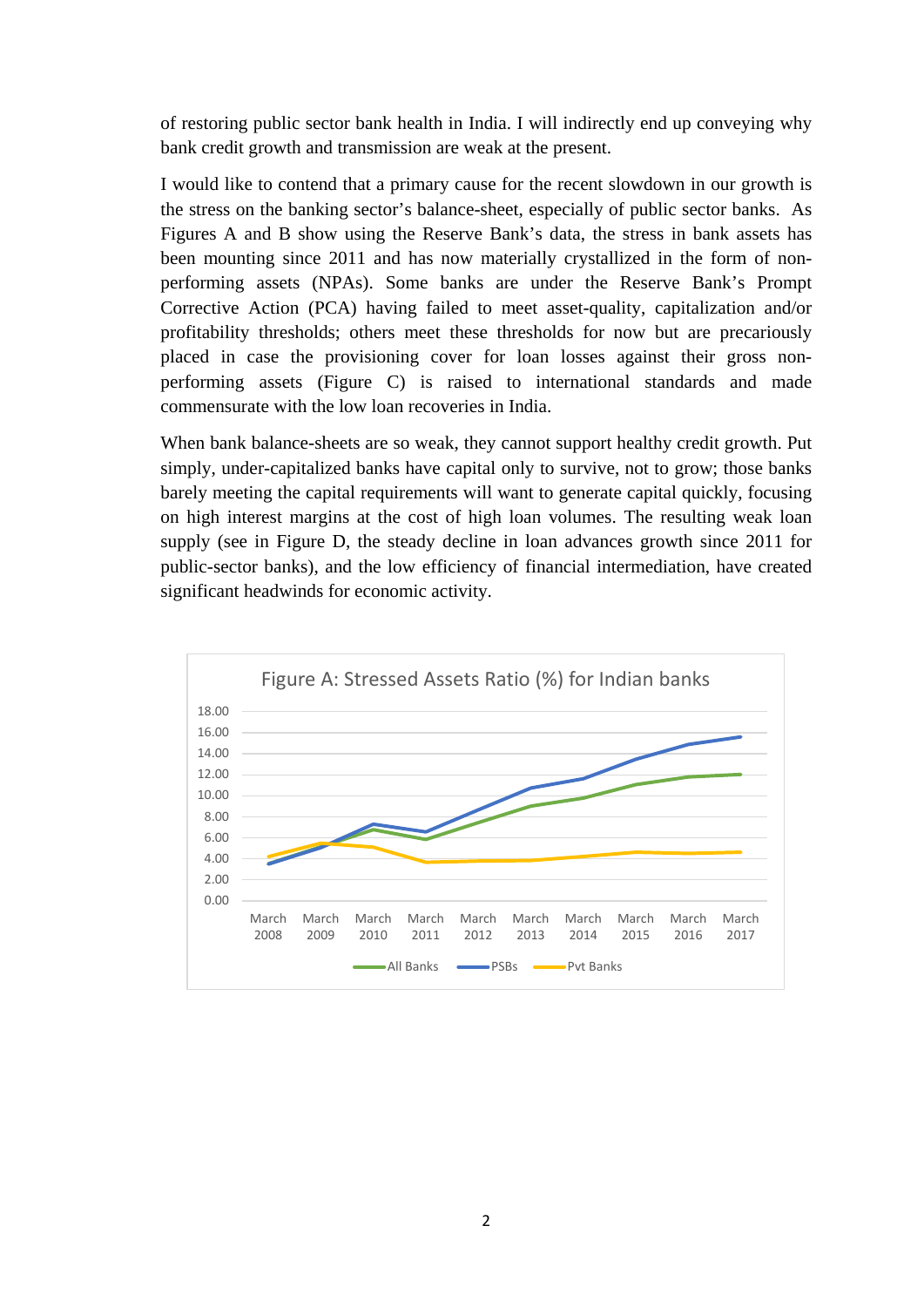

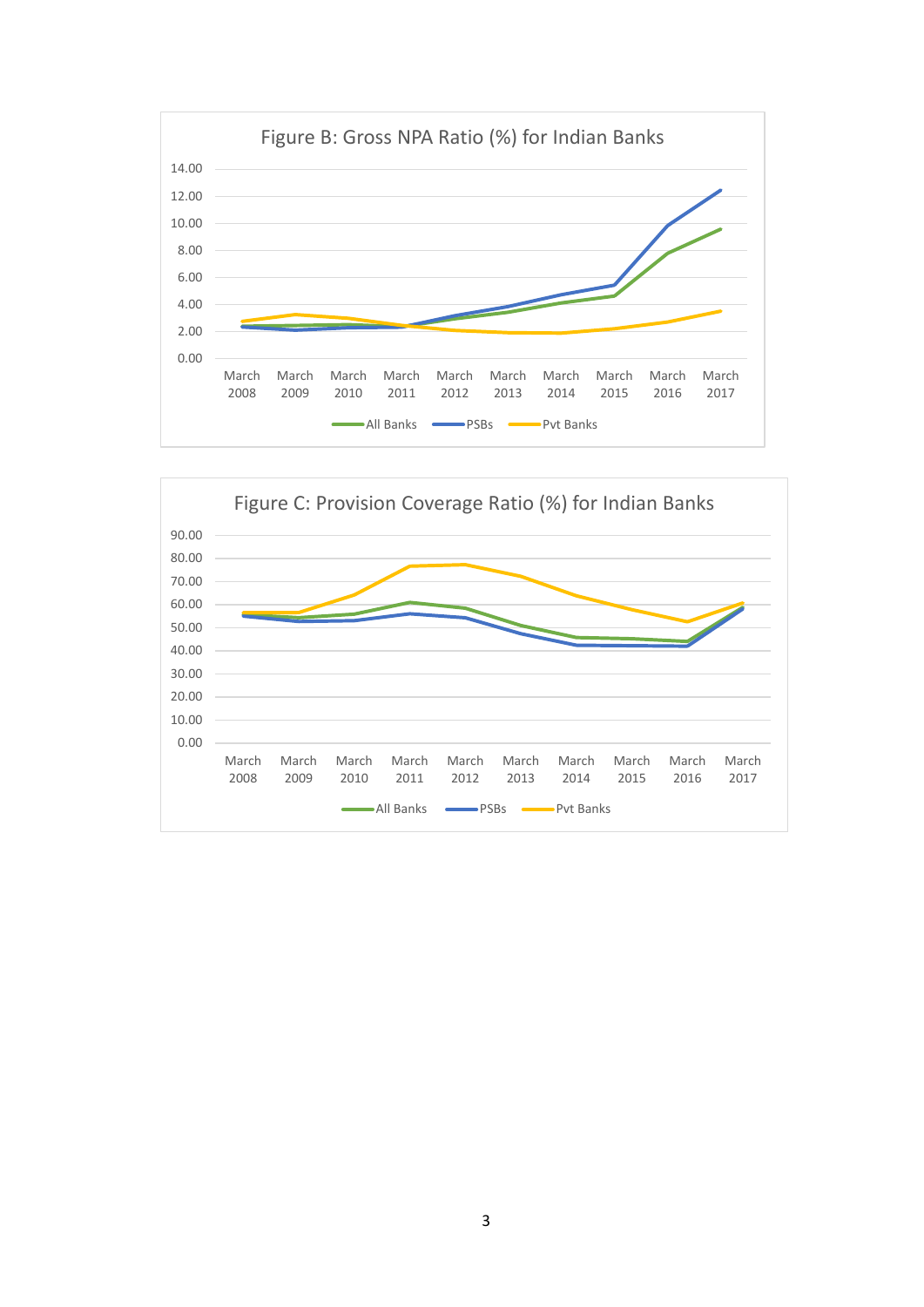

 **Source:** OSMOS Returns submitted to RBI.

**Figures A-D:** 'All banks' in the above graphs include public sector banks, private sector banks and foreign banks. These do not include RRBs and cooperative banks.

A decisive and adequate bank recapitalization, options for which I will lay out (again) at the end of my remarks, is a critical intervention necessary to address this balancesheet malaise.

In a recent study from the Bank for International Settlements, Leonardo Gambacorta and Hyun-Song Shin [\(2016\)](#page-13-0) document that bank capitalization has a strong effect on bank loan supply: a one percentage point increase in a bank's equity-to-total assets ratio is associated with a 0.6 percentage point increase in its yearly loan growth. In fact, if a banking system remains systematically undercapitalized and new lending is not kept under a tight supervisory watch, then the economy can suffer significantly from a credit misallocation problem, now commonly known as 'loan ever-greening' or 'zombie lending'. In particular, undercapitalized banks have an incentive to roll over loans from financially struggling existing borrowers so as to avoid having to declare these outstanding loans as non-performing. With these zombie loans, the impaired borrowers acquire enough liquidity to be able to meet their payments on outstanding loans. Banks thus avoid the short-run outcome that these borrowers might default on their loan payments, which would lower their net operating income, force them to raise provisioning levels, and increase the likelihood of them violating the minimum regulatory capital requirements. By ever-greening these loans, banks effectively delay taking a balance-sheet hit, while taking on significant risk that their borrowers might not regain solvency and remain unable to repay, now even larger loan payments. While unproductive firms receive subsidized credit to be just kept alive, loan supply is shifted away from more creditworthy firms.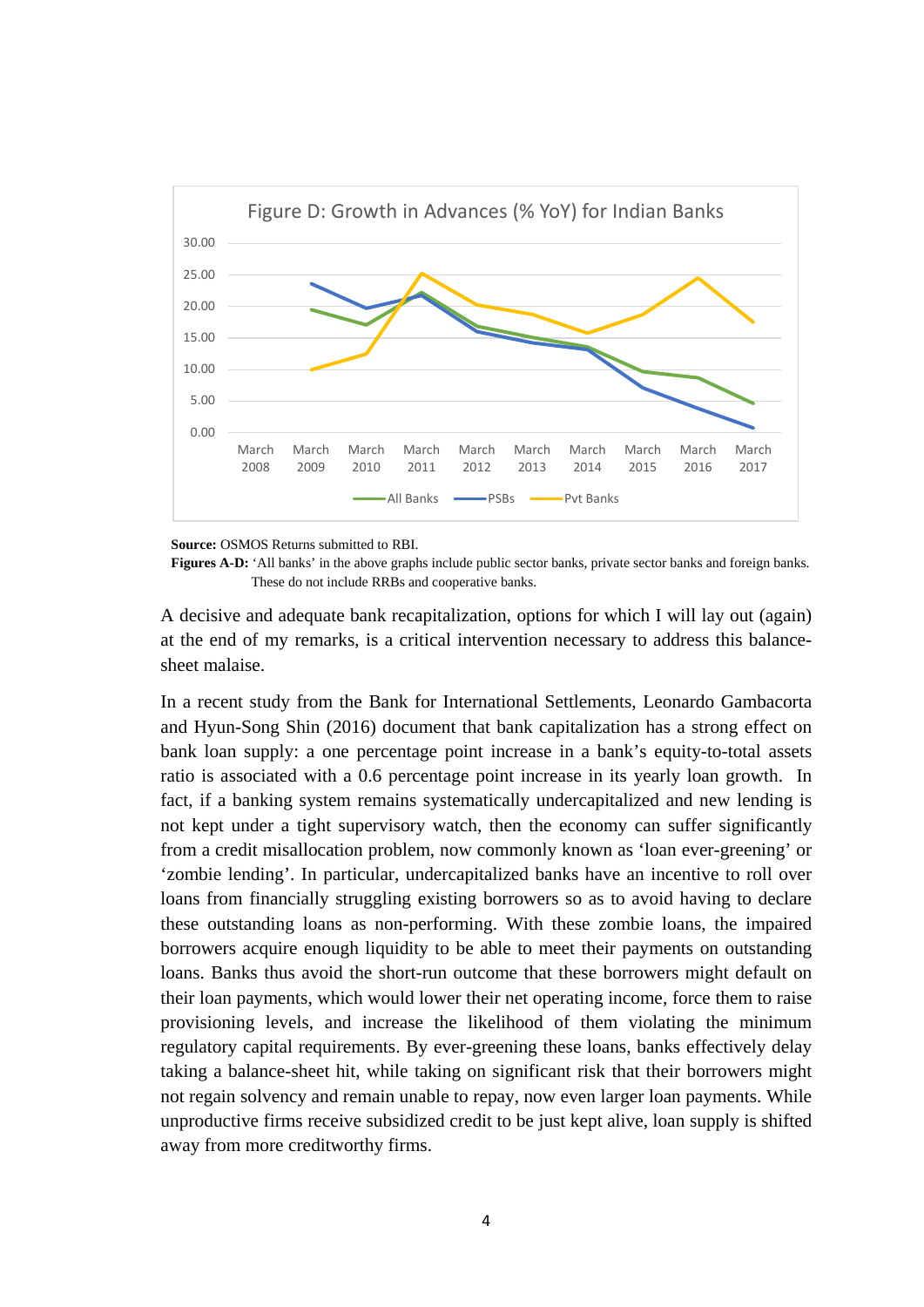Adequate bank, more generally, financial intermediary, capitalization is thus a prerequisite for efficient supply and allocation of credit. Its central role in supporting economic growth is consistent with what other economies and regulators have experienced in the past episodes of banking sector stress. I will cover briefly the Japanese crisis in the 1990s and early 2000s, and the European crisis since 2009. Professor Ed Kane (1989), Boston College, had reached similar conclusions for the United States based on the Savings and Loans crisis of the 1980s.

#### **The Japanese story**

In the early 1990s, a massive real estate bubble collapsed in Japan (see Figure 1). This caused problems for Japanese banks in two ways: first, real estate assets were often used as collateral; second, banks held the affected assets directly, so that the decline in asset prices had an immediate impact on their balance sheets. These problems in the banking system quickly translated into negative real effects for borrowing firms along the lines I laid out above.



Subsequently, the Japanese government introduced several measures to stabilize the banking sector and spur economic growth. Among these measures were a series of direct public capital injections into impaired banks, mostly in the form of preferred equity or subordinated debt. However, as conclusively shown by Table 1 from Takeo Hoshi and Anil Kashyap [\(2010\)](#page-13-1), bulk of the injections came after 1999, close to a decade after the collapse; the economic scale of earlier recapitalizations was small relative to that of banking sector's real estate exposure so that these half-hearted measures failed to adequately recapitalize the Japanese banking sector.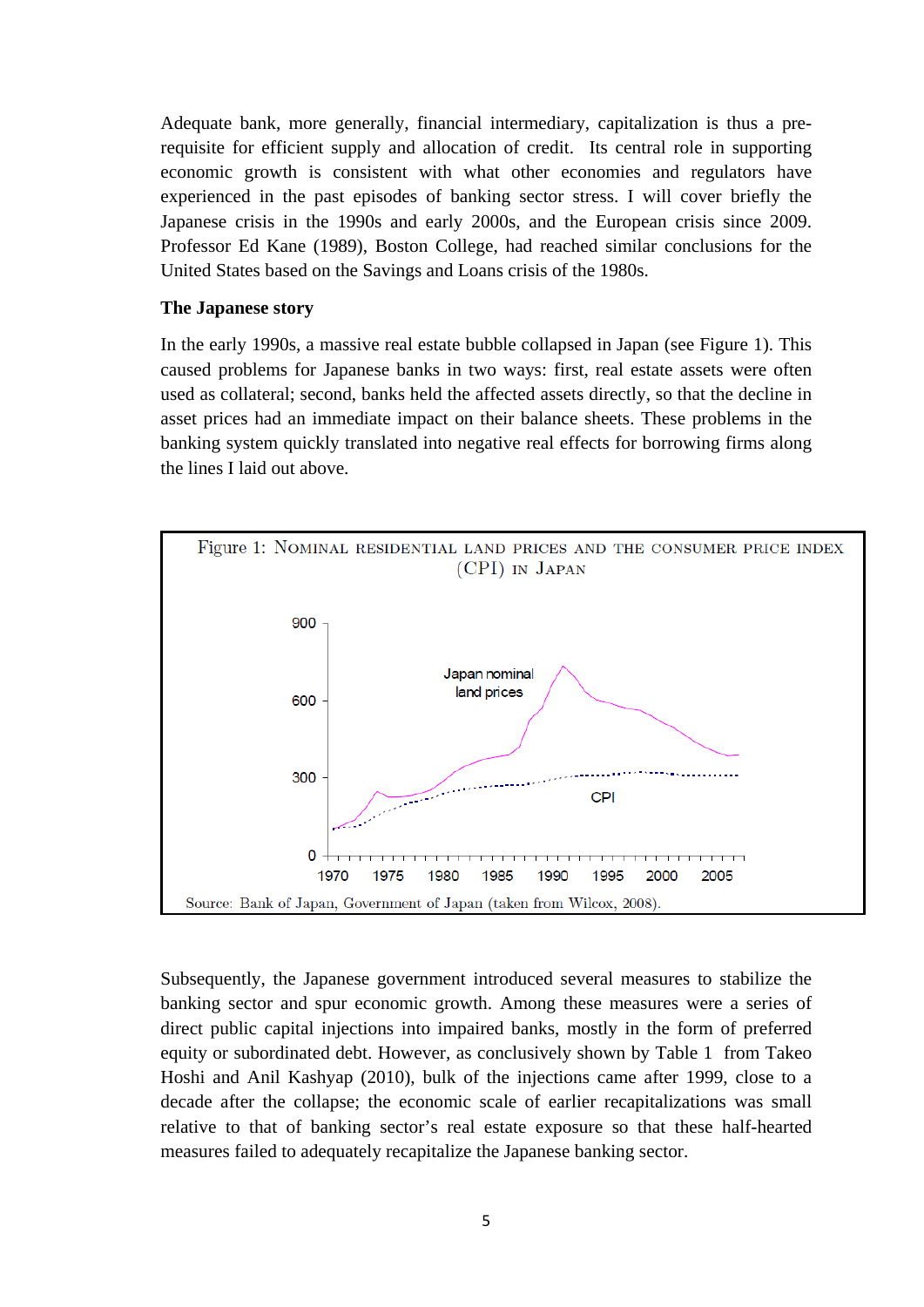| <b>Legislation</b>                            | Date of injection | <b>Amount injected</b> |
|-----------------------------------------------|-------------------|------------------------|
| <b>Financial Function Stabilization Act</b>   | 3/1998            | 1.816                  |
| <b>Prompt Recapitalization Act</b>            | 3/1999-3/2002     | 8.605                  |
| <b>Financial Reorganization Promotion Act</b> | 9/2003            | 0.006                  |
| Deposit Insurance Act                         | 6/2003            | 1.960                  |
| Act for Strengthening Financial Functions     | 11/2006-3/2009    | 0.162                  |

**Table 1. Capital injection programmes in Japan (in trillions of yen)**

Source: Hoshi and Kashyap [\(2010\)](#page-13-1).

Joe Peek and Eric Rosengren [\(2005\)](#page-13-2) were among the first to provide evidence that this inadequate recapitalization of the Japanese banking sector had major consequences for the allocation of credit to the real economy. Specifically, they showed that firms were more likely to receive additional loans if they were in fact in poor financial condition. They interpreted this finding as being consistent with the 'zombie lending' incentives of undercapitalized banks. Figure 2 shows that the percentage of zombie firms increased from roughly 5% in 1991 to roughly 30% in 1996. In related work, Mariassunta Giannetti and Andrei Simonov [\(2013\)](#page-13-3) found that banks that remained weakly capitalized after the introduction of the recapitalization programmes provided loans to impaired borrowers, while well-capitalized banks increased credit to healthy firms. The authors estimated that the credit supply to healthy firms could have been 2.5 times higher in 1998 if banks had been recapitalized sufficiently.

In turn, this misallocation of loans translated into significant negative effects for the real economy. Because zombie lending kept distressed borrowers alive artificially, the respective labor and supply markets remained congested; for example, product market prices were depressed and market wages remained high. Sectoral capacity utilization also remained low, which destroyed the pricing power and attractiveness of investments for healthy firms competing in the same sectors. Ricardo Caballero, Takeo Hoshi and Anil Kashyap (2008) showed that, as a result of these spillover effects, healthy firms that were operating in industries with a high prevalence of zombie firms had lower employment and investment growth than healthy firms in those industries that did not suffer from zombie firm distortions. They estimated that due to the rise in the number of zombie firms, typical non-zombie firm in the real estate industry experienced a 9.5% loss in employment and a whopping 28.4% loss in investment during the Japanese crisis period.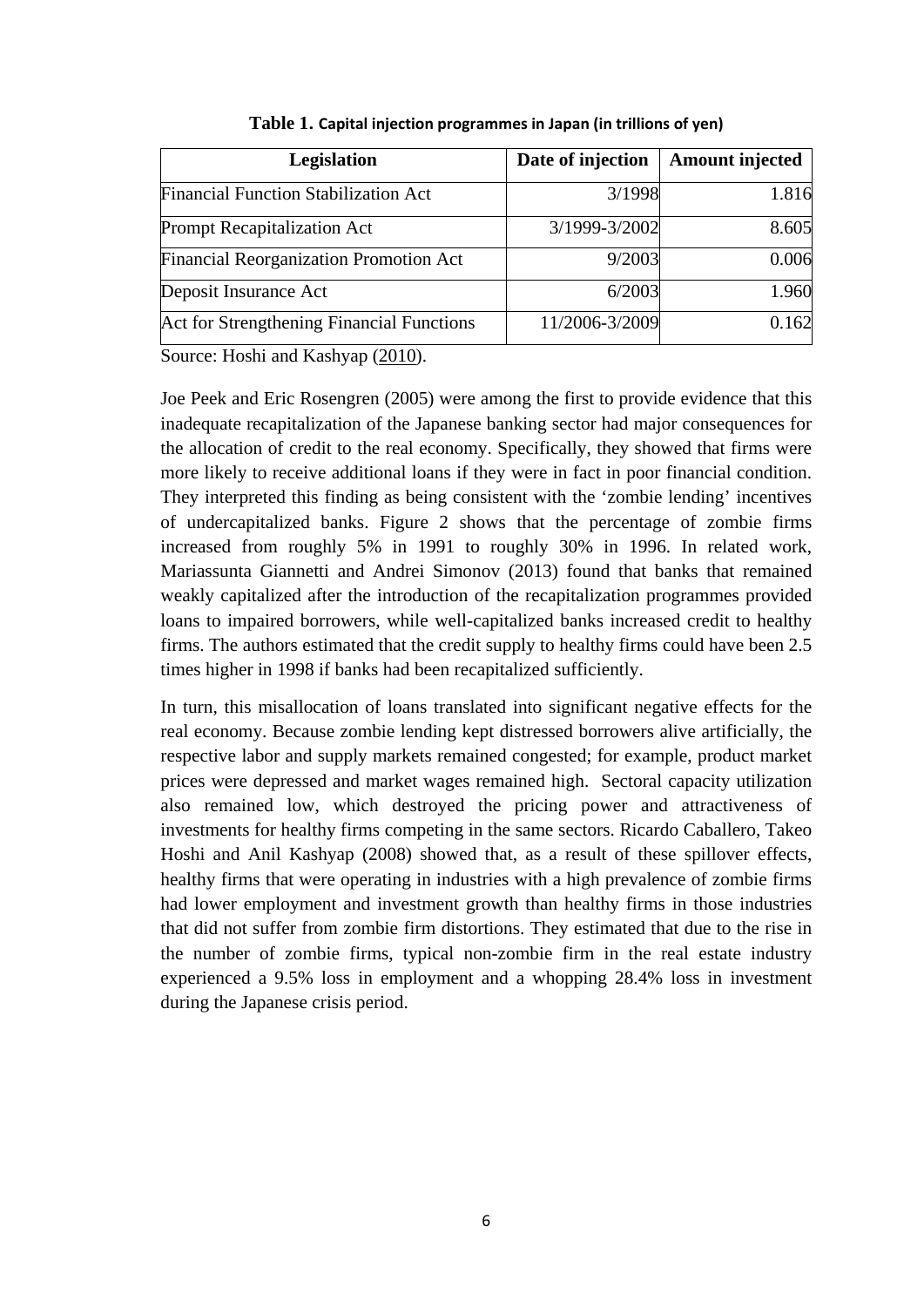

## **The European story**

In recent years, the Eurozone has been following a similar path to that of the Japanese economy in the 1990s and early 2000s. Starting in 2009, countries on the periphery of the Eurozone drifted into a severe sovereign debt crisis. At the peak of the European debt crisis, in 2012, anxiety over excessive levels of national debt led to interest rates on government bonds issued by countries in the European periphery that were considered unsustainable. For instance, from mid-2011 to mid-2012, the spreads of Italian and Spanish 10-year government bonds increased by 200 and 250 basis points, respectively, relative to German government bonds. Since this deterioration in the sovereigns' creditworthiness fed back into the financial sector (Acharya et al, 2015), lending to the private sector contracted substantially in Greece, Ireland, Italy, Portugal, and Spain (the 'GIIPS' countries), as shown in Figure 3. In Ireland, Spain, and Portugal, for example, the volume of newly issued loans fell by 82%, 66%, and 45% over the 2008–13 period, respectively.

However, the impact of the European debt crisis on bank lending is more complex than in the case of the Japanese banking crisis, which was mainly caused by the bursting of an asset price bubble and the resulting impairment of banks' financial health. While the European debt crisis also caused a hit on banks' balance sheets due to the substantial losses on their sovereign bond-holdings, in addition it created gamblingfor-resurrection incentives for weakly capitalized banks from countries in the European periphery. These banks sought to increase their risky domestic sovereign bond-holdings even further as they were an attractive bet to rebuild capital quickly given zero risk-weights. This incentive led to a crowding-out of lending to the real economy, thereby intensifying the credit crunch (Acharya and Steffen, [2014\)](#page-13-4).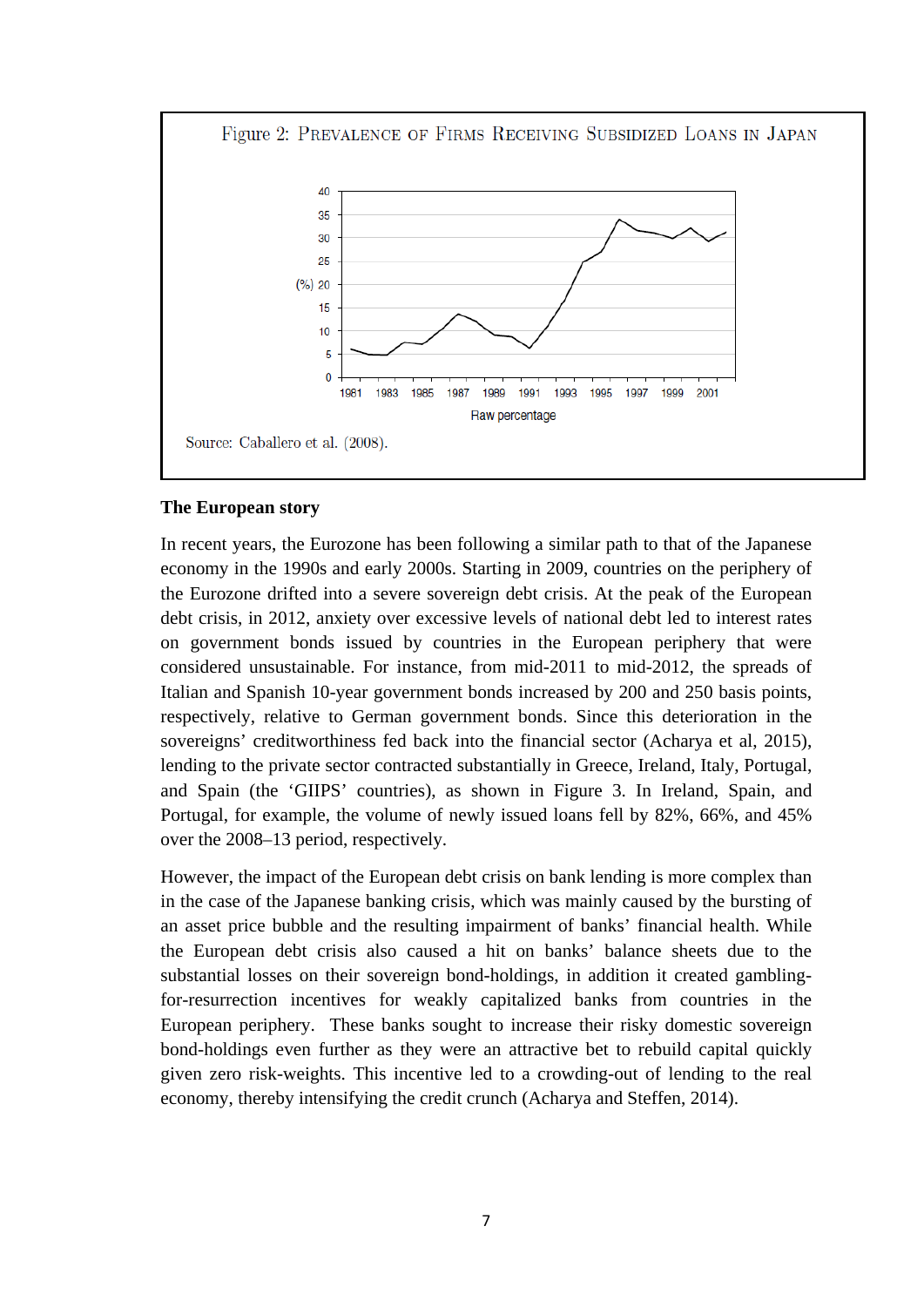

This vicious cycle of poor bank health and sovereign indebtedness became a matter of great concern for the European Central Bank (ECB), as this cycle endangered the monetary union as a whole. As a result, the ECB began to introduce unconventional monetary policy measures to stabilize the Eurozone and to restore trust in the periphery of Europe. Especially important in restoring trust in the viability of the Eurozone was the ECB's Outright Monetary Transactions (OMT) programme, which ECB President Mario Draghi announced in his famous speech in July of 2012, saying that *"the ECB is ready to do whatever it takes to preserve the euro. And believe me, it will be enough."*

There is now ample empirical evidence that the announcement of the OMT programme significantly lowered sovereign bond spreads, as shown by Figure 4. By substantially reducing sovereign yields, the OMT programme improved the asset side, the capitalization, and the access to financing of banks with large GIIPS sovereign debt holdings.

Due to its positive effect on banks' capital, it was expected that the OMT announcement would lead to an increase in bank loan supply, thus benefiting the real economy. However, when Mario Draghi reflected on the impact of the OMT programme on the real economy during a speech in November 2014, he noted that *"[T]hese positive developments in the financial sphere have not transferred fully into the economic sphere. The economic situation in the euro area remains difficult. The euro area exited recession in the second quarter of 2013, but underlying growth momentum remains weak. Unemployment is only falling very slowly. And confidence in the overall economic prospects is fragile and easily disrupted, feeding into low investment.*"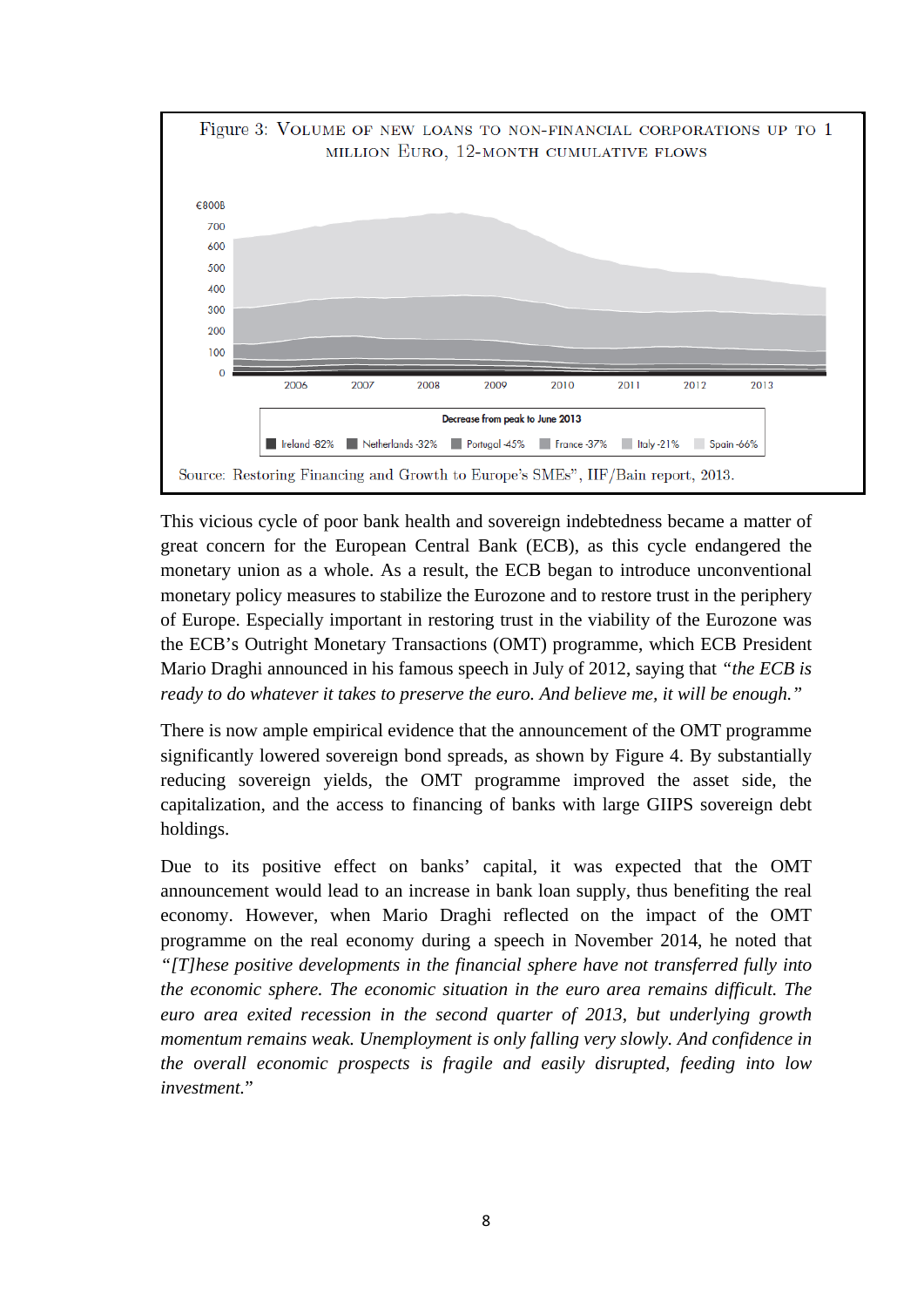

An important reason why the positive financial developments did not fully transfer into economic growth is as follows: An indirect recapitalization measure like the OMT programme produced Treasury gains for banks (much like our policy-rate cuts do); such a measure allows the central bank to benefit banks that hold troublesome assets, but it does not tailor the recapitalization to banks' specific needs. As a result, some European banks remained significantly undercapitalized from an economic standpoint even post-OMT.

In joint work with Tim Eisert, Christian Eufinger and Christian Hirsch (Acharya et al, 2016), I have confirmed that zombie lending is indeed the likely explanation for why the OMT programme did not fully translate into economic growth. Our study shows that banks that benefited more from the announcement but remained nevertheless weakly capitalized, extended loans to existing low-quality borrowers at interest rates that were below the rates paid by the most creditworthy European borrowers (highquality public borrowers in non-GIIPS European countries, e.g., Germany), a strong indication of the zombie lending behaviour.

Such lending did not have a positive impact on real economic activity of the zombie firms: neither investment, nor employment, nor return on assets changed significantly for firms that were connected to the under-capitalized banks. Similar to the spillovers during the Japanese crisis, the post-OMT rise in zombie firms had a negative impact on healthy firms operating in the same industries due to the misallocation of loans and distorted market competition. In particular, healthy firms in industries with an average increase in the proportion of zombie firms invested up to 13% less capital and experienced employment growth rates that were about 4% lower compared to a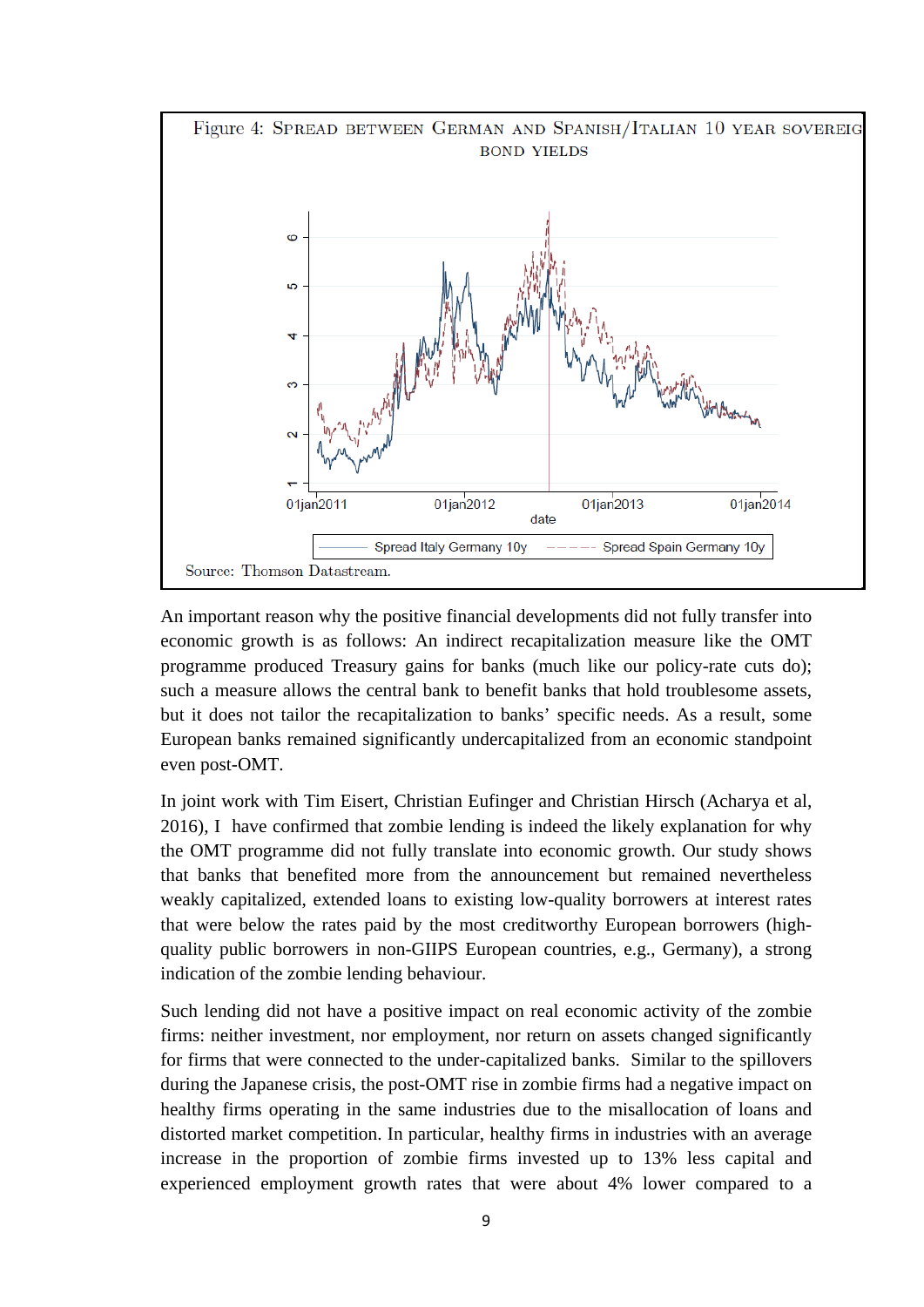scenario in which the proportion of zombies stayed at its pre-OMT level. At extremis, for an industry in the  $95<sup>th</sup>$  percentile increase in zombie firms, healthy firms invested up to 40% less capital and experienced employment growth rates up to 15% lower.

## **The Indian story: Can we end it differently?**

In many ways, the problems experienced in Japan and Europe have been rather similar. Both regions went through a period of severe banking sector stress (although triggered by different causes) and failed to adequately recapitalize their struggling banking sectors. Bank and other stressed balance-sheet problems were neither fully recognized nor addressed expediently.

In Japan, a likely explanation for the cautious introduction of recapitalization measures is that the authorities were afraid of strong public resistance when announcing largescale recapitalization, as initial smaller support measures had already caused public outrage. In addition, Japanese officials generally feared sparking a panic on financial markets when disclosing more transparent information about the health of banks.

In Europe, introducing proper recapitalization measures has been challenging due to the political circumstances and constraints of the Eurozone. In contrast to a single country like Japan, 19 member states have to come together in the Eurozone and decide on a particular policy measure. In addition, even if a particular policy is helping the Eurozone as a whole, it might not be optimal for each individual country experiencing divergent economic outcomes.

While our initial conditions look ominously similar to these episodes and there are many parallels with how things have played out at our end, we may be fortunate in not having many of these constraints. Hence, I believe we can, we should, and in fact, we must do better. We are at a substantially lower per-capita GDP than these countries and a sustained growth slowdown has the potential to really hurt economic prospects of the common man.

With this overall objective, let me first turn to what I consider the positives of the balance-sheet resolution agenda that the Reserve Bank and the Government of India have embarked upon. I will then highlight the unfinished part of this agenda – its Achilles' heel – the lack of a clear and concrete plan for restoring public sector bank health.

## **Resolution of Stressed Assets**

To address cross-bank information asymmetry and inconsistencies in asset classification, the Reserve Bank created the Central Repository of Information on Large Credits (CRILC) in early 2014. To end the asset classification forbearance for restructured accounts, the Reserve Bank announced the Asset Quality Review (AQR) from April 1, 2015. The objective was to get the banks to recognize the hitherto masked stress in their balance sheets. The AQR is now complete. The Reserve Bank is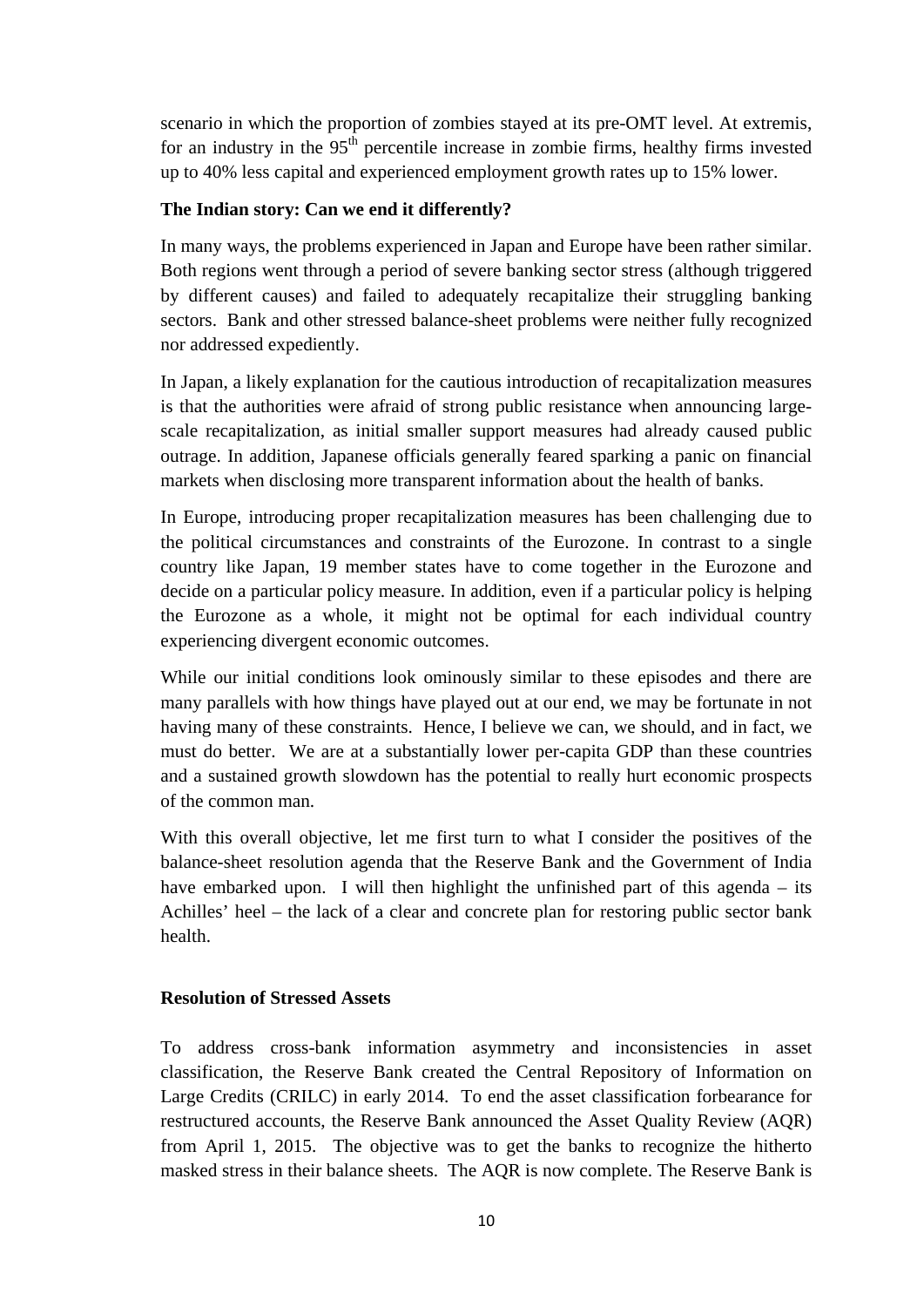neither denying the scale of the NPAs nor trying to forbear on them. Instead, it is fully focused on resolving the assets recognized as NPAs.

In the absence of an effective, time-bound statutory resolution framework, various schemes were introduced by the Reserve Bank to facilitate viable resolution of stressed assets. While the schemes were designed, and later modified, to address some of the specific issues flagged by various stakeholders in individual deals, the final outcomes have not been too satisfactory. The schemes were cherry-picked by banks to keep loan-loss provisions low rather than to resolve stressed assets. It is in this context that enactment of the Insolvency and Bankruptcy Code (IBC) in December 2016 can be considered to have significantly changed the rules of the game. It is still early days but the number of bankruptcy cases which have been filed by operational as well as financial creditors is encouraging. Many cases have been admitted and the 180 day clock (extendable by further 90 days) for these cases to resolve has already started.

The promulgation of the Banking Regulation (Amendment) Ordinance 2017 (since notified as an Act) and the subsequent actions taken thereunder, have made the IBC a lynchpin of the new resolution framework. There were legitimate concerns that if the Reserve Bank directs banks to file accounts under the IBC, it would enter the tricky domain of commercial judgments on specific cases. However, the approach recommended by the Internal Advisory Committee (IAC) constituted by the Reserve Bank for this purpose has been objective and has allayed these misgivings. The IAC recommended that the Reserve Bank should initially focus on stressed assets which are large, material and aged, in that they have eluded a viable resolution plan despite being classified as NPAs for a significant amount of time. Accordingly, the Reserve Bank directed banks to file insolvency applications against 12 large accounts comprising about 25% of the total NPAs. The Reserve Bank has now advised banks to resolve some of the other accounts by December 2017; if banks fail to put in place a viable resolution plan within the timelines, these cases also will be referred for resolution under the IBC.

The Reserve Bank has also advised banks to make higher provisions for these accounts to be referred under the IBC. This is intended to improve bank provision coverage ratios (see Figure C) and to ensure that banks are fully protected against likely losses in the resolution process. The higher regulatory minimum provisions should enable banks to focus on what the borrowing company requires to turnaround rather than on narrowly minimizing their own balance-sheet impacts. This should also help transition to higher, and more countercyclical, provisioning norms in due course.

Going forward, the Reserve Bank hopes that banks utilize the IBC extensively and file for insolvency proceedings on their own without waiting for regulatory directions. Ideally, in line with international best practice, out-of-court restructuring may be the right medicine at 'pre-default' stage, as soon as the first signs of incipient stress are evident or when covenants in bank loans are tripped by the borrowers. Once a default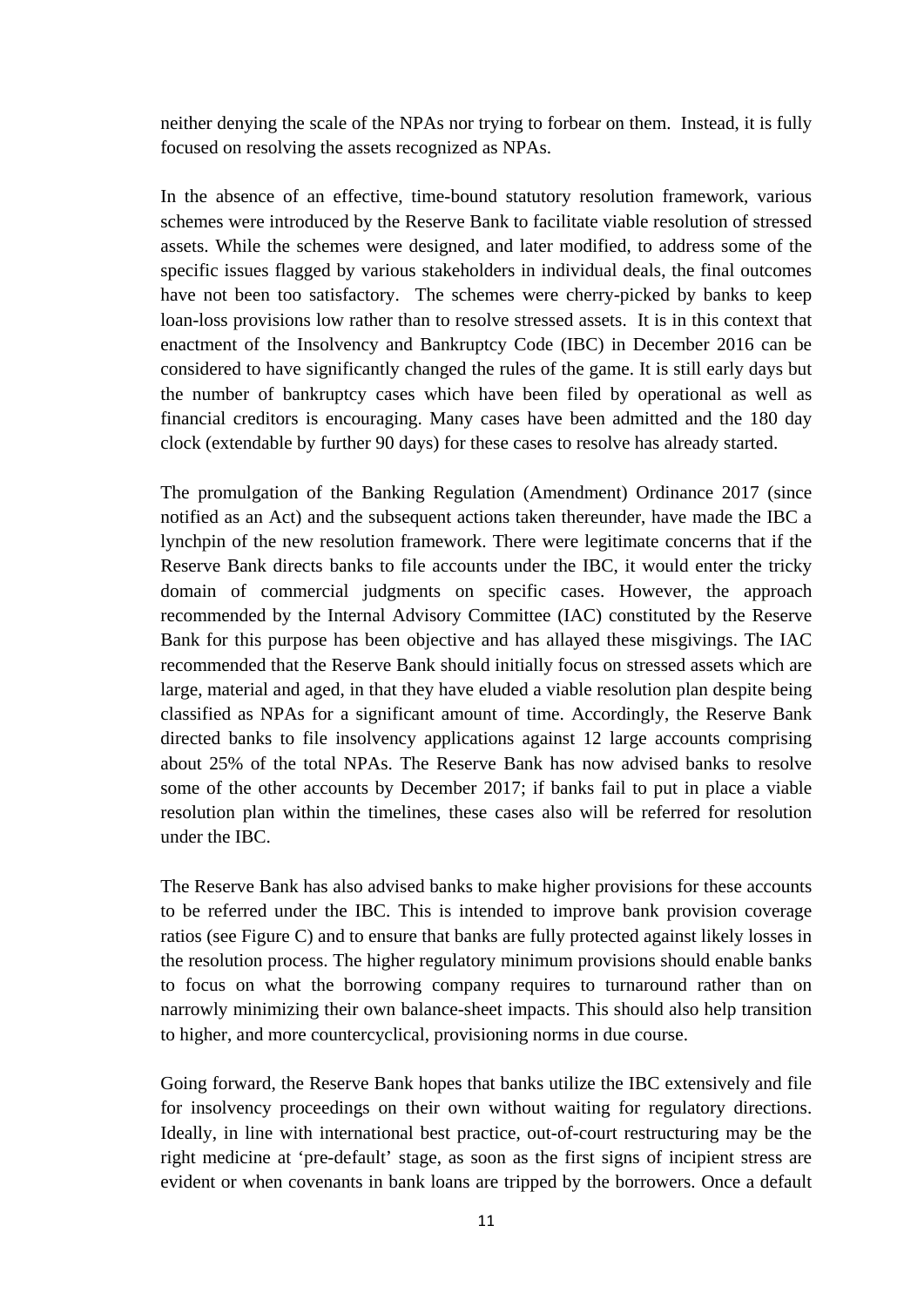happens, the IBC allows for filing for insolvency proceedings, time-bound restructuring, and failing that, liquidation. This would provide the sanctity that the payment 'due date' deserves and improve credit discipline all around, from bank supply as well as borrower demand standpoints, as borrowers might lose control in IBC to competing bidders.

#### **Whither are we headed on restoring public sector bank health?**

So far so good. Oft when on my couch I lie in vacant or in pensive mood, the realization that we have put in place a process that not just addresses the current NPA issues, but is also likely to serve as a blueprint for future resolutions, becomes the bliss of my solitude! A whole ecosystem is evolving around the IBC and the Reserve Bank's steps have contributed to this structural reform. I smile and rest peacefully at night with this thought… But every few days, I wake up with a sense of restlessness that time is running out; we have created a due process for stressed assets to resolve but there is no concrete plan in place for public sector bank balance-sheets; how will they withstand the losses during resolution and yet have enough capital buffers to intermediate well the huge proportion of economy's savings that they receive as deposits; can we end the Indian story differently from that of Japan and Europe?

The Government of India has been infusing capital on a regular basis into the public sector banks, to enable them to meet regulatory capital requirements and maintain the government stake in the PSBs at a benchmark level (set at 58 per cent in December 2010, but subsequently lowered to 52 per cent in December 2014). In 2015, the Government announced the *"Indradhanush"* plan to revamp the public sector banks. As part of that plan, a program of capitalization to ensure the public-sector banks remain BASEL – III compliant was also announced. However, given the correctly recognized scale of NPAs in the books of public sector banks and the lower internal capital augmentation given their tepid, now almost moribund, credit growth, substantial additional capital infusion is almost surely required. This is necessary even after tapping into other avenues, including the sale of non-core assets, raising of public equity, and divestments by the government.

The Cabinet Committee on Economic Affairs has recently authorised an Alternative Mechanism to take decision on the divestment in respect of public sector banks through exchange-traded funds or other methods subject to the government retaining 52% stake. Synergistic mergers may also be part of the broader scheme of things. The Union Cabinet has also authorized an Alternative Mechanism for approving amalgamation of public sector banks. The framework envisages initiation of merger proposal by the Bank Boards based on commercial considerations, which will be considered for in-principle approval by the Alternative Mechanism. This could provide an opportunity to strengthen the balance sheets, management and boards of banks and enable capital raising by the amalgamated entity from the market at better valuations in case synergies eventually materialize.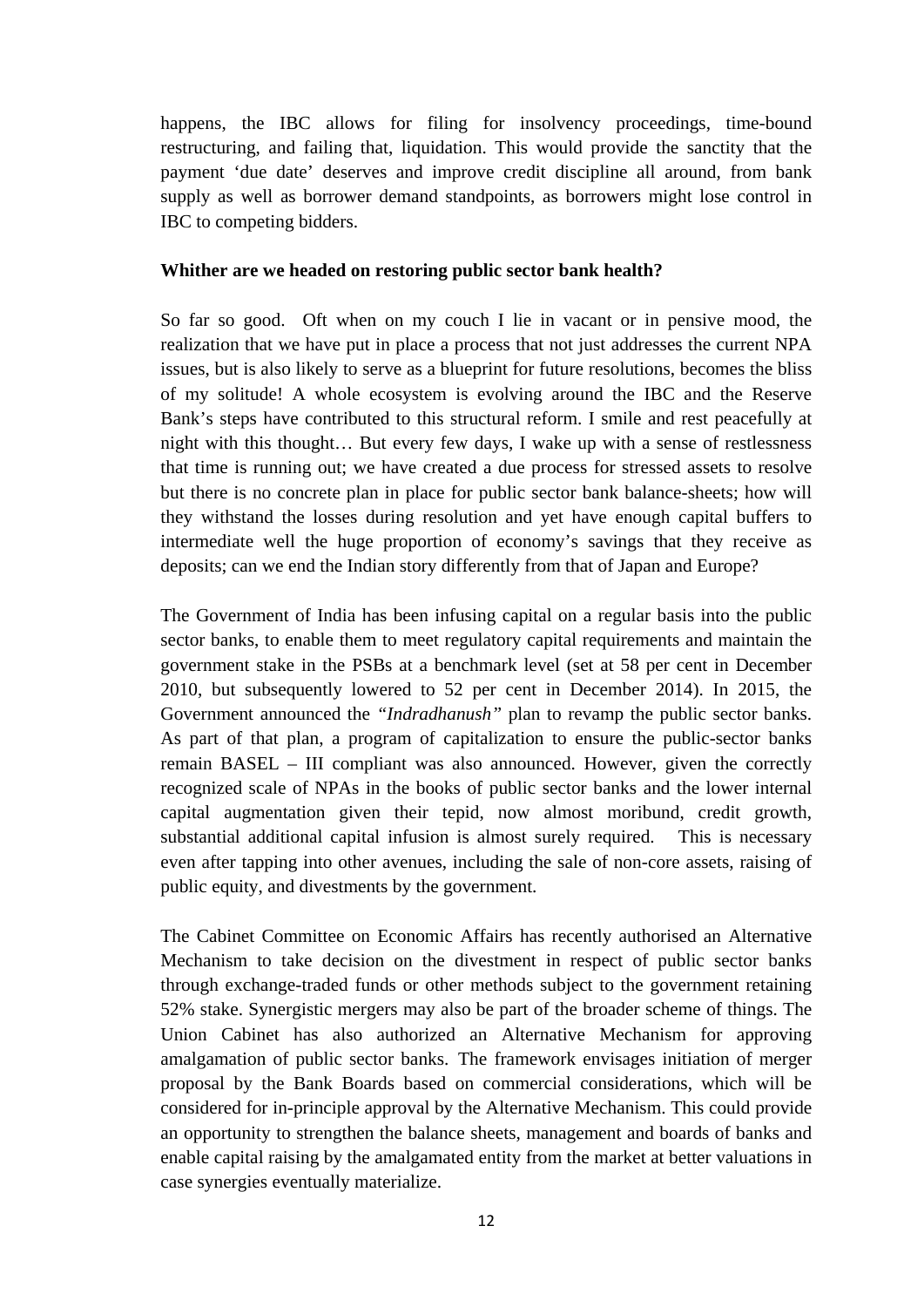All of this is good in principle. There are several options on the table and they would have to work together to address various constraints. What worries me however is the glacial pace at which all this is happening.

Having embarked on the NPA resolution process, indeed having catalysed the likely haircuts on banks, can we delay the bank resolution process any further?

Can we articulate a feasible plan to address the massive recapitalization need of banks and publicly announce this plan to provide clarity to investors and restore confidence in the markets about our banking system?

Why aren't the bank board approvals of public capital raising leading to immediate equity issuances at a time when liquidity chasing stock markets is plentiful? What are the bank chairmen waiting for, the elusive improvement in market-to-book which will happen only with a better capital structure and could get impaired by further growth shocks to the economy in the meantime?

Can the government divest its stakes in public sector banks right away, to 52%? And, for banks whose losses are so large that divestment to 52% won't suffice, how do we tackle the issue?

Can the valuable and sizable deposit franchises be sold off to private capital providers so that they can operate as healthy entities rather than be in the intensive care unit under the Reserve Bank's Prompt Corrective Action (PCA)? Can we start with the relatively smaller banks under PCA as test cases for a decisive overhaul?

These questions keep me awake at nights. I fear time is running out. I worry for the small scale industries that Mr Talwar cared the most about, which are reliant on relationship-based bank credit. The *Indradhanush* was a good plan, but to end the Indian story differently, we need soon a much more powerful plan – "Sudarshan Chakra" – aimed at swiftly, within months if not weeks, for restoring public sector bank health, in current ownership structure or otherwise.